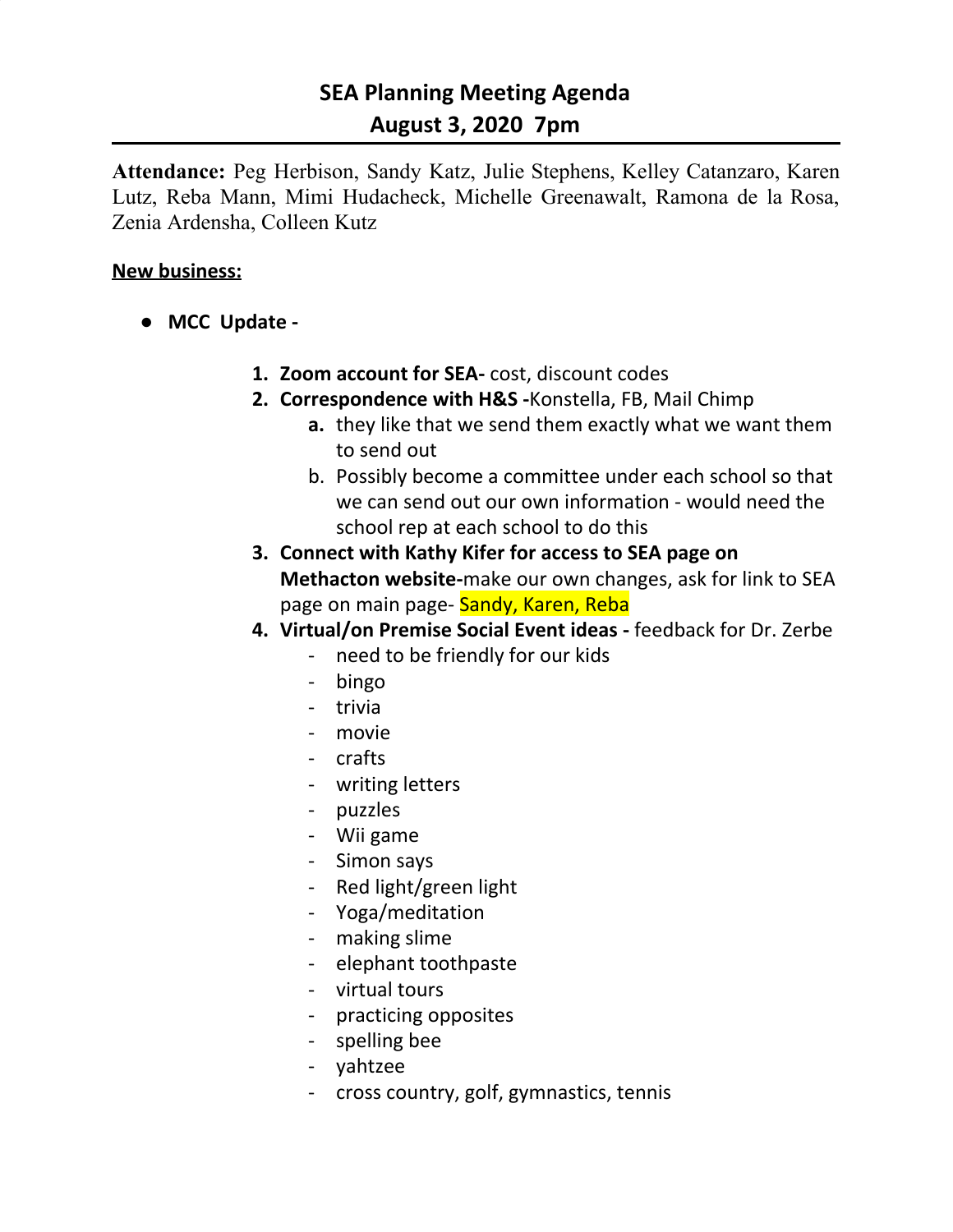- chess
- cards
- kick ball
- Painting with a Twist
- cooking
- scavenger hunt- Squirrel?
- talent show
- name that tune
- Tic tok dance off
- **5. Home and School meeting updates: Back to school nights-** will be virtual - talk to principals about having a slide about SEA added to their presentations if they do one for the whole school
	- a. School reps:
		- i. MHS Peg, Ramona, Karen, Kellie, Colleen\*, Tommy, Michelle
		- ii. Arcola- Tommy, Mimi, Reba\*, Sandy
		- iii. Skyview- Tommy, Reba, Zenia\*
		- iv. Eagleville Jodi\*
		- v. Arrowhead Zenia\*
		- vi. Woodland Sandy\*
		- vii. Worcester -Julie\*

\*lead person to contact school about BTS nights

- 6. **Kindergarten Orientation** (Tim Murch) Zenia
- 7. **ELD Orientation** (Stephanie Sawyer, English Language Development Specialist) - Zenia
	- a. Ask about translators for the parents
- **Private SEA Facebook page?-** for parents only? Advocating for parent needs?
	- Do we want a group for Methacton parents of kids with special needs to ask questions without school officials/teachers? Not at this time
	- Rebecca Gryga started a special needs virtual learning group offered for one of us to be an admin on that group - for this group, school officials would probably be helpful- SEA not admins
	- Instead, we will participate in Rebecca's group to help if we can but will stick to our SEA Facebook page
- **● Schedule our planning meeting for the year** Mondays, once a month, work around the Education committee meetings, 4th Monday of the month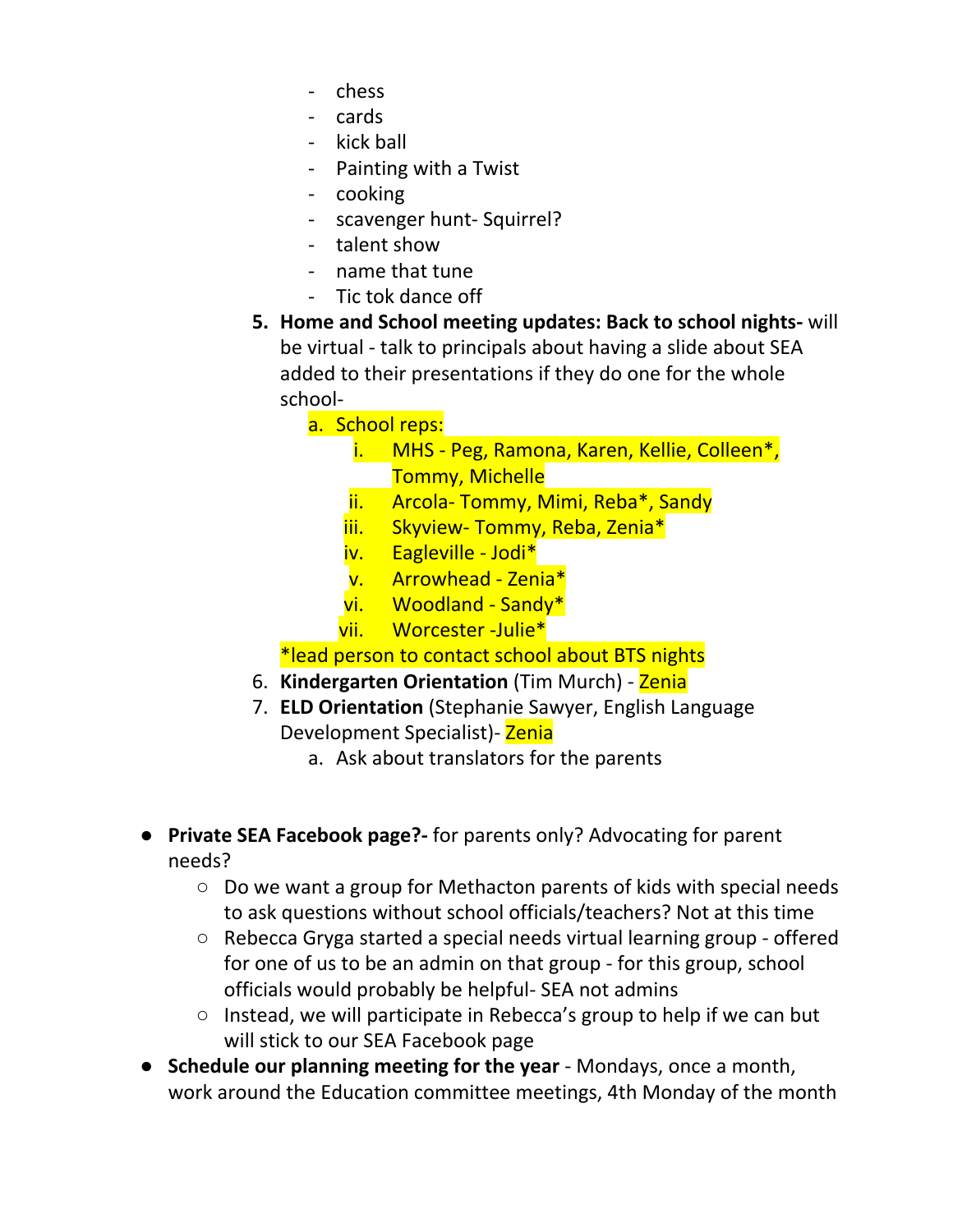## **Old business/Updates:**

- **● Presentations/Events:**
	- 1. **Inclusion for K-12 and Beyond** Ann Marie Licata, Ph.D., Director, PA Inclusive Higher Education Consortium - Ramona
		- Definitely interested in presenting
		- Will ask her again to try to set a date
	- 2. **Empowering U/Pillars of Light and Love-** Kathy Opperman- Jodi
	- **3. Executive function for virtual learning**-Possibly ask Sarah Ward to come in to do parent and school staff presentations - Ask MEF to help fund it- what would a virtual webinar cost? - Ramona
	- **4. Virtual Event Ideas:** dance/joke parties, crafts, show and tell, geocaching, games (separate by age group)- can use Zoom or google meets ○ Watch party for adults - Crip Camp, Wretches and Jabberers
	- **5. Transition Coordinator Role at Methacton with Nikki Brislin**-
	- **6. Career Counselor K-12 (Judy Schmidt retired)** Michelle sent email to Che Regina asking if there has been a replacement hired

**Possible dates**: third Thursdays: 10/15, 11/19, 1/21, 2/18, 3/18, 4/15, 5/20 **All virtual, all evening**

**● Diversity, Equity and Inclusion (DEI) Task Force**

**SEA and DEI -** alignment of goals; suggest collaboration as it relates to inclusion

- **● Reminder:** use Slack for communication
- **Best Buddies -** Dominic and Dana Meoli, Champion of the Year Nominees
	- support fundraising effort fundraiser starts around August and ends on November 13, 2020 with a virtual event with a live auction
- **Budget:** Michelle, Treasurer
	- Budget: \$2515.43
	- Virtual Fundraisers
	- Clothing collection (Colleen) on hold due to COVID
	- Fruit sale at holidays
	- Corropolese dine and donate Peg will check on how successful it was
	- Design a t-shirt or other items and sell them- kids submit art to use maybe do a mosaic of all of the art submitted
	- Talk to Amy Smith for ideas